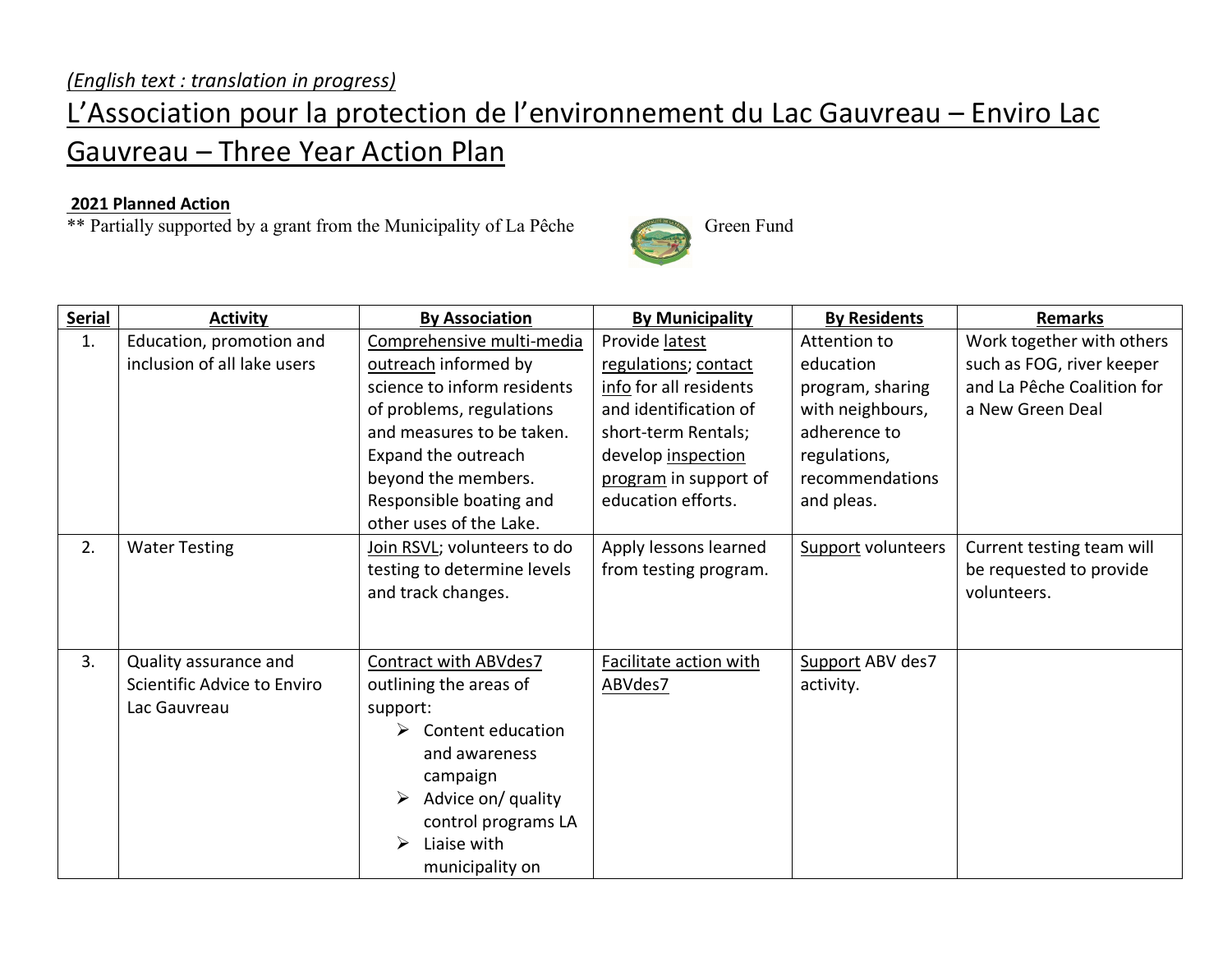|    |                              | behalf of LA for<br>actionable items.                                                                                                                                                                                                                                                                                                                                           |                                                                                                                                                                                                                                                                                                                                                                                |                                                                                                                                          |                                                                                                                                                                                                                |
|----|------------------------------|---------------------------------------------------------------------------------------------------------------------------------------------------------------------------------------------------------------------------------------------------------------------------------------------------------------------------------------------------------------------------------|--------------------------------------------------------------------------------------------------------------------------------------------------------------------------------------------------------------------------------------------------------------------------------------------------------------------------------------------------------------------------------|------------------------------------------------------------------------------------------------------------------------------------------|----------------------------------------------------------------------------------------------------------------------------------------------------------------------------------------------------------------|
| 4. | <b>Shoreline Restoration</b> | Separate campaign<br>education/ promotion<br>campaign. In cooperation<br>with FOG/NGD.<br>Municipality to enforce<br>shoreline protection bylaws.<br>Offer shore line restoration<br>package deals, through pre-<br>approved landscapers and<br>volunteer teams. Subsidize<br>part of costs with a max of<br>500 - 1000. Publicize<br>existing program, expand as<br>necessary. | Waiver of permits<br>required to restore<br>shoreline; support for<br>FV grant.<br>Inspect shoreline Lac<br><b>Gauvreau and Parent</b><br>creek, including a more<br>comprehensive review<br>of the camping in<br>regards to camping<br>permits, boat launch,<br>septic systems and<br>shoreline protection.<br>Follow up with<br>warnings, fines and<br>lawsuits if required. | Apply to existing<br>program,<br>undertake<br>restoration<br>required and pay<br>for most of it.                                         | Existing program details on<br>website, including<br>templates provided by<br>ABVdes7. Price and<br>availability of landscape<br>contractor required. Cost<br>to expand could be<br>included in FV application |
| 5. | Milfoil                      | <b>Expand present marking of</b><br>restrictions and signage;<br>participate in planning for<br>direct treatment of weed<br>beds; develop instructions<br>on best practices to remove<br>weeds adjacent to property.                                                                                                                                                            | Participate in planning<br>for direct treatment of<br>weed beds. Includes<br>some supervision /<br>inspection after<br>installation.                                                                                                                                                                                                                                           | Avoid restricted<br>areas. Carry out<br>direct treatment of<br>Milfoil in adjacent<br>to own property as<br>permitted and pay<br>for it. | Include proportion of cost<br>for more markers, signs in<br>FV application. Share<br>experience with other Lake<br>Asssociations.                                                                              |

**2022 - Planned Action**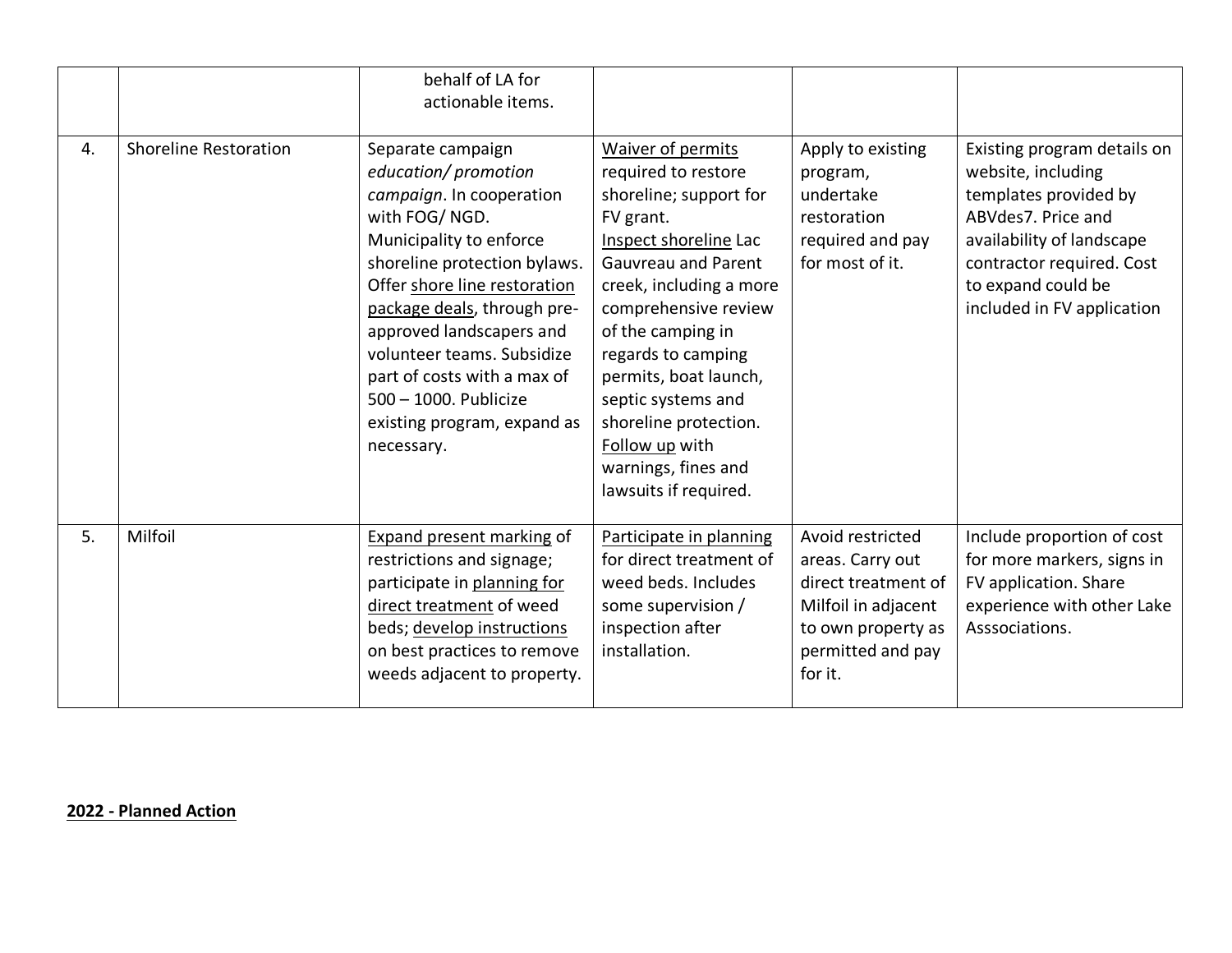| <b>Serial</b> | <b>Activity</b>                                               | <b>By Association</b>                                | <b>By Municipality</b>                  | <b>By Residents</b>                              | <b>Remarks</b>                   |
|---------------|---------------------------------------------------------------|------------------------------------------------------|-----------------------------------------|--------------------------------------------------|----------------------------------|
| 1.            | Continue 2021 activities                                      | Continue 2021 activities                             | Continue 2021 activities                | Continue 2021 activities                         | Request Green Fund               |
|               |                                                               |                                                      |                                         |                                                  | support not                      |
|               |                                                               |                                                      |                                         |                                                  | provided in 2021                 |
| 2.            | Summer students                                               | Engage summer students to                            | Advice on sources of<br>funding         | Support student activity.<br>Become a volunteer! | Federal subsidy? In              |
|               | Volunteer "Blue squad"<br>teams during a few busy             | assist in education,                                 |                                         |                                                  | partnership with<br>other lakes? |
|               | weekends over the summer                                      | monitoring.<br>Organise volunteers for a             |                                         |                                                  |                                  |
|               | to promote responsible use                                    | few "action weekends"                                |                                         |                                                  |                                  |
|               | of Lac Gauvreau.                                              | Provide promotional /                                |                                         |                                                  |                                  |
|               |                                                               | educational material to be                           |                                         |                                                  |                                  |
|               |                                                               | handed out.                                          |                                         |                                                  |                                  |
| 3.            | Measures to reduce invasive                                   | Update inventory of Milfoil.                         | Establish a boat washing                | Continue to follow the                           | Requires close                   |
|               | species, especially Eurasian                                  | Renew efforts to ensure                              | facility for watercraft                 | restriction on watercraft                        | cooperation with                 |
|               | Milfoil.                                                      | boat washing. Consider                               | entering the                            | activity and treatment of                        | other Lake                       |
|               |                                                               | further restrictions (Speed,                         | Municipality                            | Milfoil                                          | Associations                     |
|               |                                                               | area etc). Pursue methods                            |                                         |                                                  |                                  |
|               |                                                               | of direct treatment.                                 |                                         |                                                  |                                  |
| 4.            | Smart planning and new                                        | Help municipality to                                 | $\overline{Do}$ all the work to         | Be pro active                                    | This is may be more              |
|               | bylaws:                                                       | promote those new bylaws.                            | introduce those new                     | adhering to the                                  | urgent than it looks             |
|               | to protect lakes, rivers,                                     | Use the example of Lac<br>Gauvreau to illustrate the | bylaws and follow up<br>with inspection | bylaws                                           | considering the<br>current       |
|               | streams, wetlands etc. such                                   | importance of smart,                                 | program                                 |                                                  | rapid development                |
|               | as: Reduce cutting of trees                                   | environmentally sound                                |                                         |                                                  | of                               |
|               | close to shorelines and the<br>use of fertilizers and certain | development, around the                              |                                         |                                                  | land around the lakes            |
|               | harmful products to reduce                                    | lakes in the municipality.                           |                                         |                                                  | in                               |
|               | the inflow of nutrients                                       |                                                      |                                         |                                                  | this municipality                |
| 5             | <b>Finances</b>                                               | Increase outreach to other                           | Support applications to                 | Participate in fund                              |                                  |
|               |                                                               | sources of financial support                         | Green Fund and other                    | raising when called                              |                                  |
|               |                                                               | (grants, fundOraising,                               | sources.                                | upon,                                            |                                  |
|               |                                                               | targeted appeals.)                                   |                                         |                                                  |                                  |